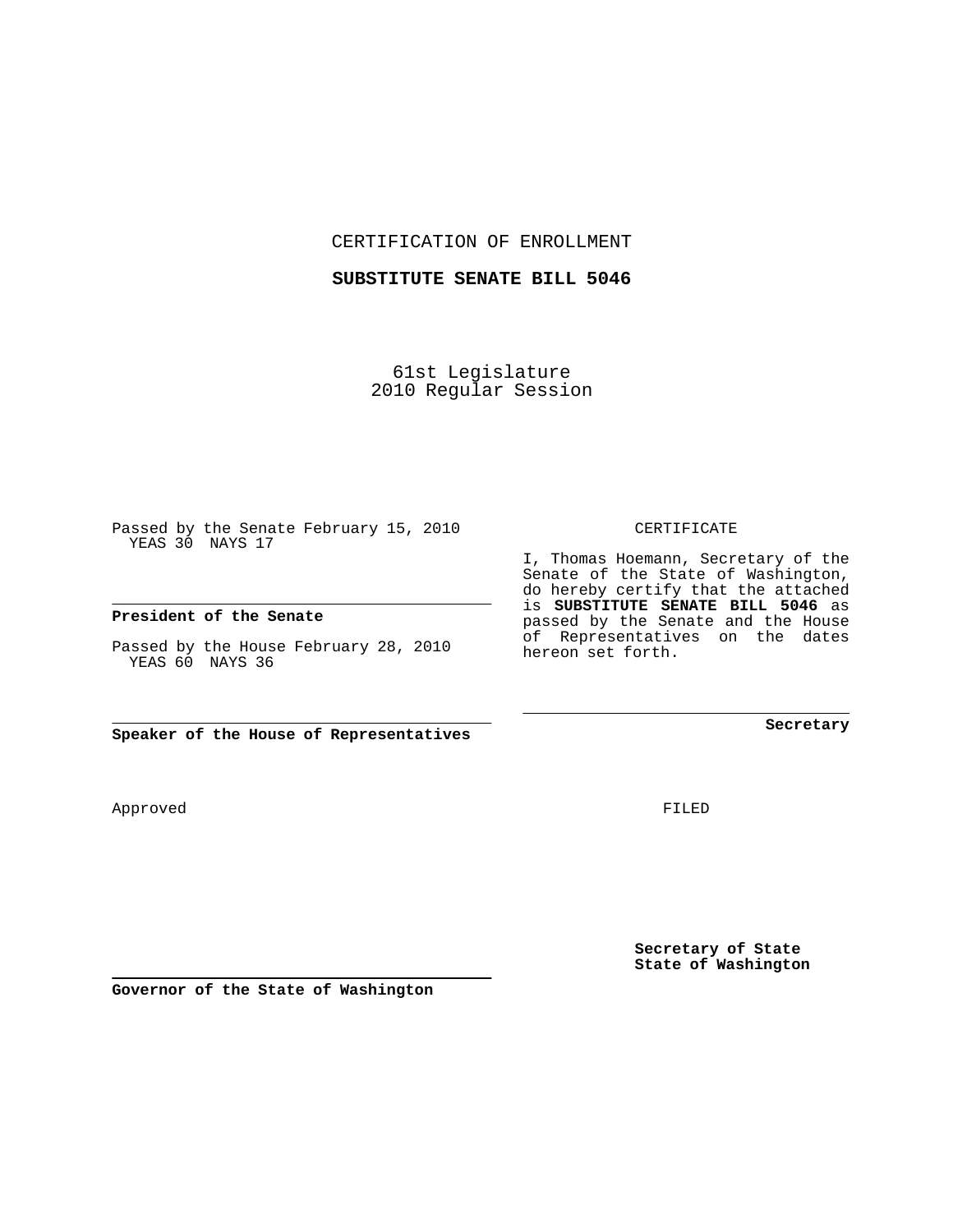# **SUBSTITUTE SENATE BILL 5046** \_\_\_\_\_\_\_\_\_\_\_\_\_\_\_\_\_\_\_\_\_\_\_\_\_\_\_\_\_\_\_\_\_\_\_\_\_\_\_\_\_\_\_\_\_

\_\_\_\_\_\_\_\_\_\_\_\_\_\_\_\_\_\_\_\_\_\_\_\_\_\_\_\_\_\_\_\_\_\_\_\_\_\_\_\_\_\_\_\_\_

Passed Legislature - 2010 Regular Session

## **State of Washington 61st Legislature 2010 Regular Session**

**By** Senate Labor, Commerce & Consumer Protection (originally sponsored by Senators Kohl-Welles, Keiser, Kline, and Franklin)

READ FIRST TIME 01/27/10.

 1 AN ACT Relating to placing symphony musicians under the 2 jurisdiction of the public employment relations commission for purposes 3 of collective bargaining; and adding a new chapter to Title 49 RCW.

4 BE IT ENACTED BY THE LEGISLATURE OF THE STATE OF WASHINGTON:

 5 NEW SECTION. **Sec. 1.** The definitions in this section apply 6 throughout this chapter unless the context clearly requires otherwise.

 7 (1) "Bargaining representative" means any lawful organization which 8 represents symphony musicians in their employment relations with their 9 employers.

10 (2) "Collective bargaining" means the performance of the mutual 11 obligations of the employer and the exclusive bargaining representative 12 to meet at reasonable times, to confer and negotiate in good faith, and 13 to execute a written agreement with respect to grievance procedures and 14 collective negotiations on personnel matters, including wages, hours, 15 and working conditions, which may be peculiar to an appropriate 16 bargaining unit of such employer, except that by such obligation 17 neither party shall be compelled to agree to a proposal or be required 18 to make a concession unless otherwise provided in this chapter.

19 (3) "Commission" means the public employment relations commission.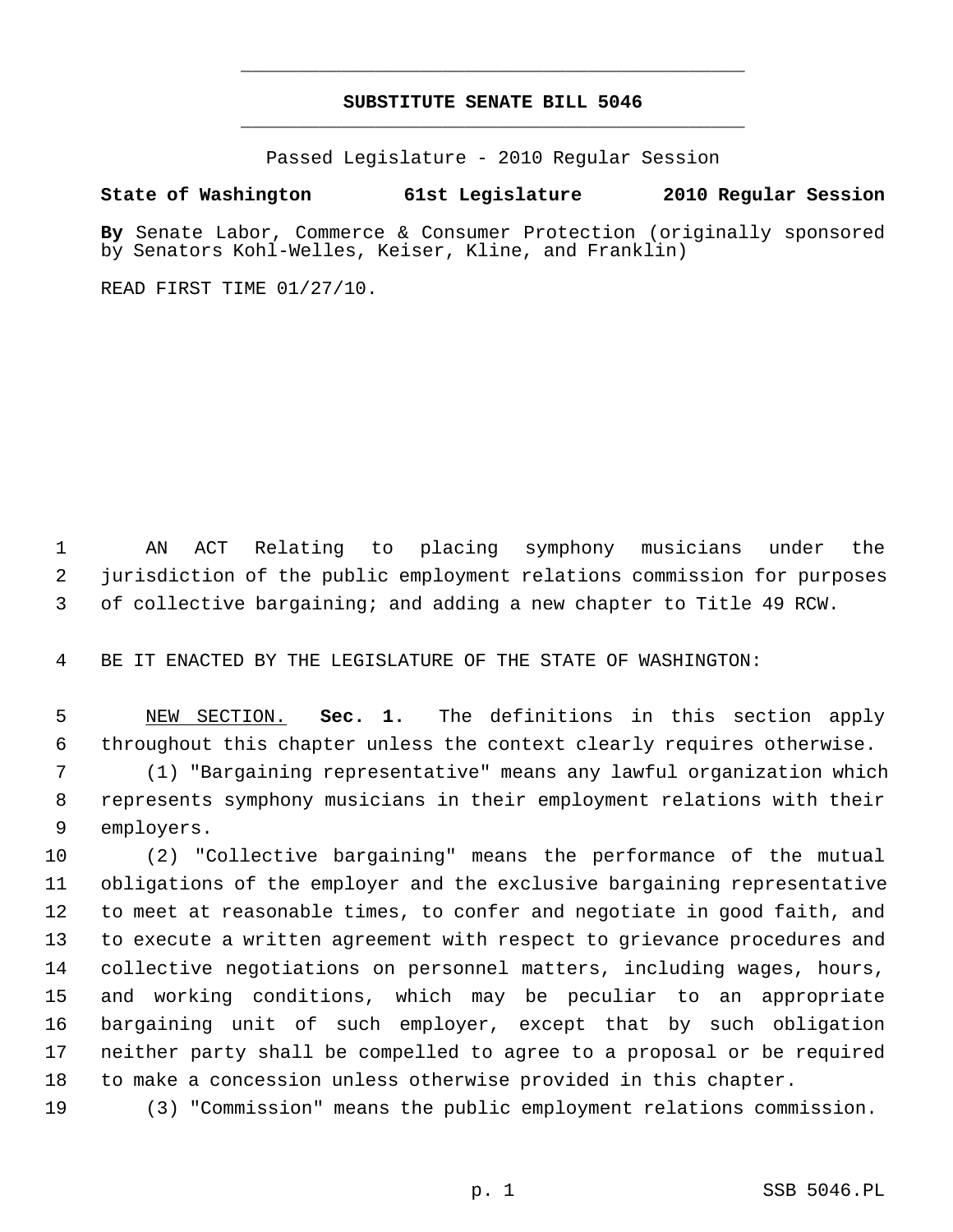1 (4)(a) "Employer" means a symphony orchestra with a gross annual 2 revenue of more than three hundred thousand dollars that does not meet 3 the jurisdictional standards of the national labor relations board, and 4 includes any person acting as an agent of an employer, directly or 5 indirectly.

 6 (b) In determining whether any person is acting as an "agent" of 7 another person so as to make such other person responsible for his or 8 her acts, the question of whether the specific acts performed were 9 actually authorized or subsequently ratified shall not be controlling.

10 (5) "Executive director" means the executive director of the 11 commission.

12 (6) "Labor dispute" includes any controversy concerning terms, 13 tenure, or conditions of employment, or concerning the association of 14 representation of persons in negotiating, fixing, maintaining, 15 changing, or seeking to arrange terms or conditions of employment, 16 regardless of whether the disputants stand in the proximate relation of 17 employer and symphony musician employee. In the event of a dispute 18 between an employer and an exclusive bargaining representative over the 19 matters that are terms and conditions of employment, the commission 20 shall decide which items are mandatory subjects for bargaining.

21 (7) "Labor organization" means an organization of any kind, or an 22 agency or employee representation committee or plan, in which symphony 23 musicians participate and which exists for the primary purpose of 24 dealing with employers concerning grievances, labor disputes, wages, 25 rates of pay, hours of employment, or conditions of employment.

26 (8) "Person" includes one or more individuals, labor organizations, 27 partnerships, associations, corporations, legal representatives, 28 trustees in bankruptcy, or receivers.

29 (9) "Unfair labor practice" means any activity listed in sections 30 13 and 14 of this act.

31 NEW SECTION. **Sec. 2.** No employer, or other person, shall directly 32 or indirectly, interfere with, restrain, coerce, or discriminate 33 against any symphony musician or group of symphony musicians in the 34 free exercise of their right to organize and designate bargaining 35 representatives of their own choosing for the purpose of collective 36 bargaining, or in the free exercise of any other right under this 37 chapter.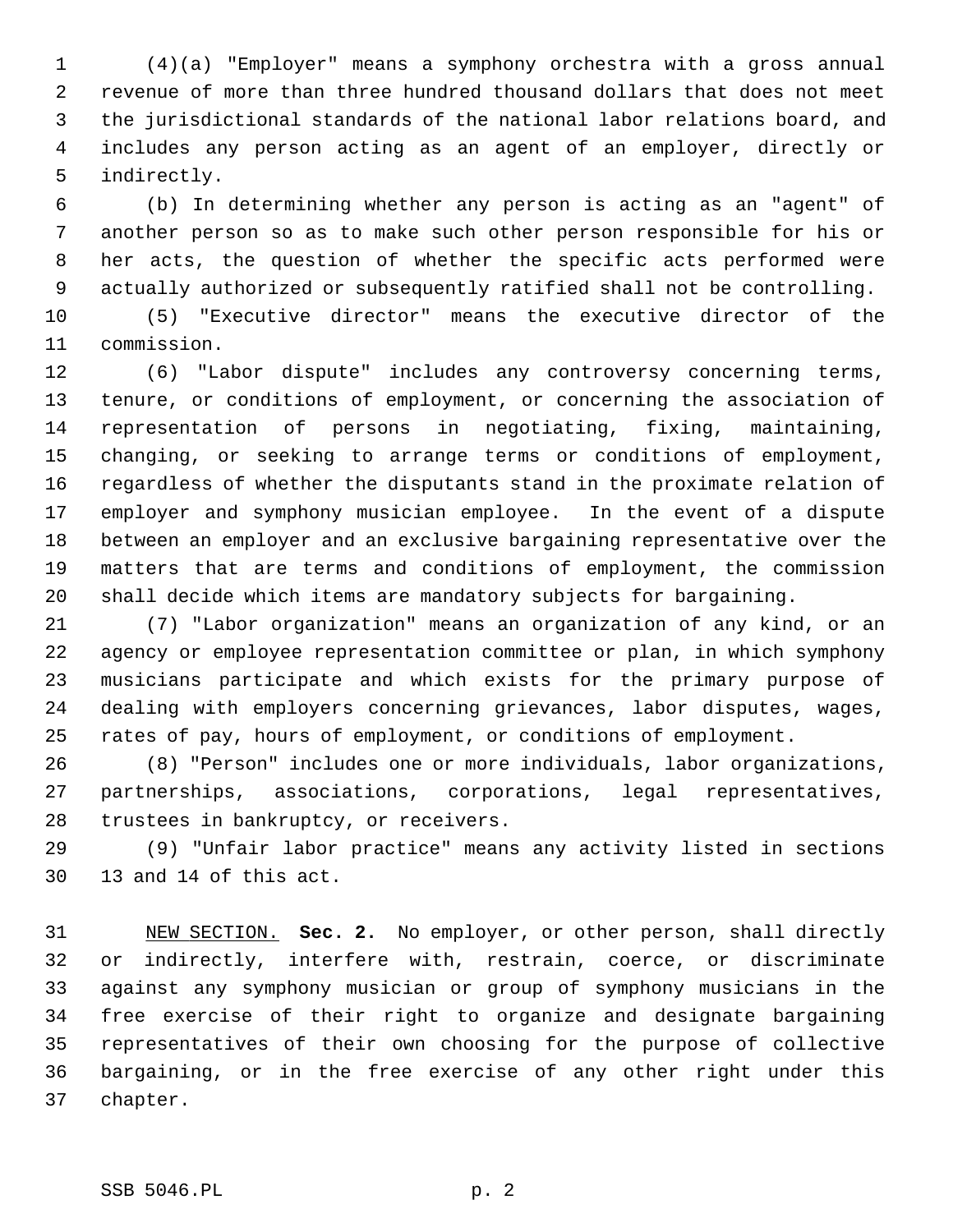1 NEW SECTION. **Sec. 3.** If an employer and its symphony musician 2 employees are in disagreement as to the selection of a bargaining 3 representative the commission shall be invited to intervene as is 4 provided in sections 4 through 7 of this act.

 5 NEW SECTION. **Sec. 4.** The commission, upon reasonable notice, 6 shall decide in each application for certification as an exclusive 7 bargaining representative, the unit appropriate for the purpose of 8 collective bargaining. In determining, modifying, or combining the 9 bargaining unit, the commission shall consider the duties, skills, and 10 working conditions of the symphony musicians; the history of collective 11 bargaining by the symphony musicians and their bargaining 12 representatives; the extent of organization among the symphony 13 musicians; and the desire of the symphony musicians. The commission 14 shall determine the bargaining representative by: (1) Comparison of 15 signatures on organization bargaining authorization cards; or (2) 16 conducting an election specifically therefor.

17 NEW SECTION. **Sec. 5.** If the commission elects to conduct an 18 election to ascertain the exclusive bargaining representative, and upon 19 the request of a prospective bargaining representative showing written 20 proof of at least thirty percent representation of the symphony 21 musicians within the unit, the commission shall hold an election by 22 secret ballot to determine the issue. The ballot shall contain the 23 name of the bargaining representative and of any other bargaining 24 representative showing written proof of at least ten percent 25 representation of the symphony musicians within the unit, together with 26 a choice for any symphony musician to designate that he or she does not 27 desire to be represented by any bargaining agent. Where more than one 28 organization is on the ballot and neither of the three or more choices 29 receives a majority vote of valid ballots cast, a run-off election 30 shall be held. The run-off ballot shall contain the two choices which 31 received the largest and second-largest number of votes. No question 32 concerning representation may be raised within one year of a 33 certification or attempted certification. Where there is a valid 34 collective bargaining agreement in effect, no question of 35 representation may be raised except during the period not more than 36 ninety nor less than sixty days prior to the expiration date of the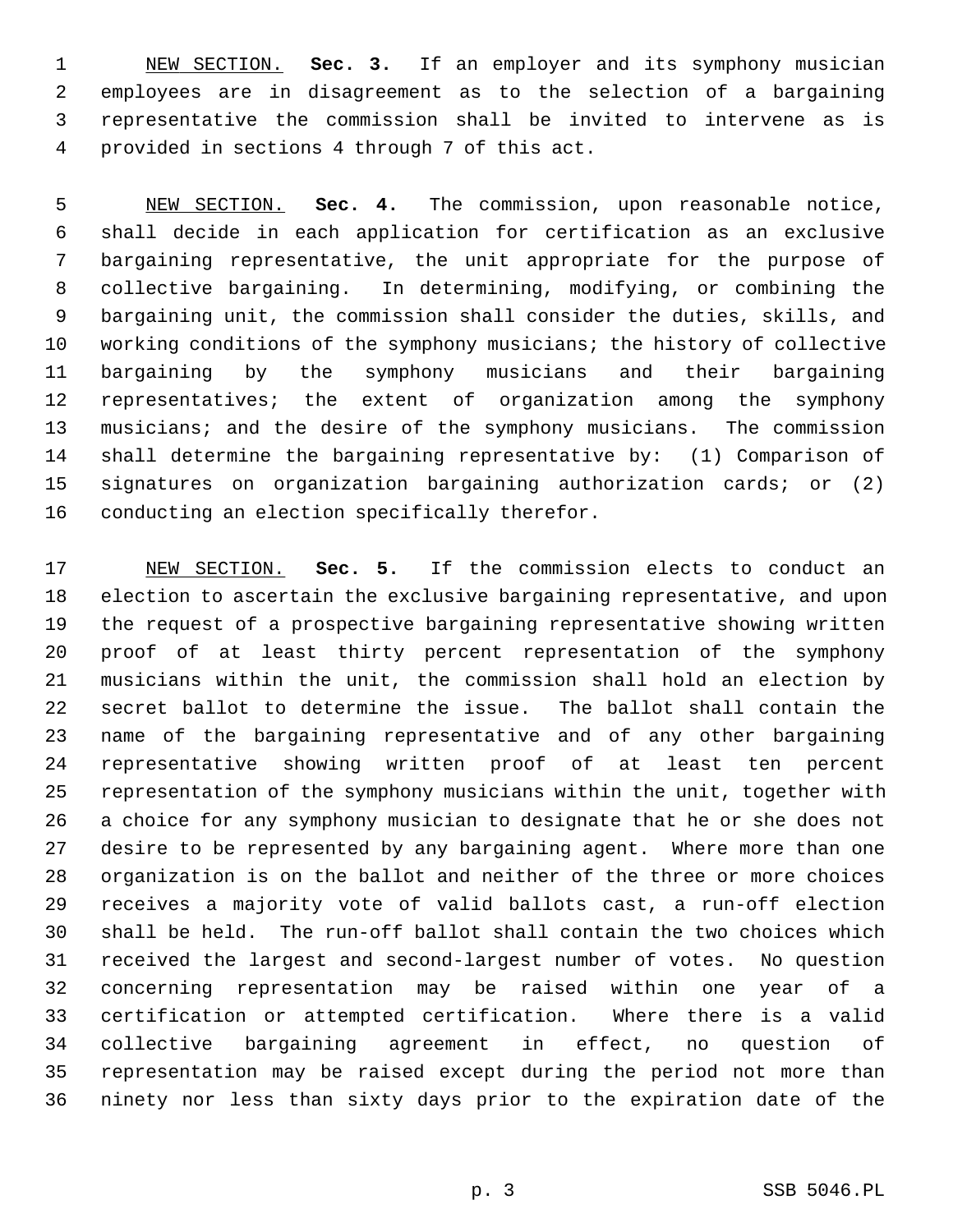1 agreement. Any agreement which contains a provision for automatic 2 renewal or extension of the agreement shall not be a valid agreement; 3 nor shall any agreement be valid if it provides for a term of existence 4 for more than three years.

 5 NEW SECTION. **Sec. 6.** The bargaining representative which has been 6 determined to represent a majority of the symphony musicians in a 7 bargaining unit shall be certified by the commission as the exclusive 8 bargaining representative of, and shall be required to represent, all 9 the symphony musicians within the unit without regard to membership in 10 the bargaining representative. However, any symphony musician at any 11 time may present his or her grievance to the employer and have such 12 grievance adjusted without the intervention of the exclusive bargaining 13 representative, if the adjustment is not inconsistent with the terms of 14 a collective bargaining agreement then in effect, and if the exclusive 15 bargaining representative has been given reasonable opportunity to be 16 present at any initial meeting called for the resolution of the 17 grievance.

18 NEW SECTION. **Sec. 7.** The commission may adopt rules necessary to 19 administer this chapter in conformity with the intent and purpose of 20 this chapter and consistent with the best standards of labor-management 21 relations.

22 NEW SECTION. **Sec. 8.** An employer may engage in collective 23 bargaining with the exclusive bargaining representative and no employer 24 may refuse to engage in collective bargaining with the exclusive 25 bargaining representative. Upon the failure of the employer and the 26 exclusive bargaining representative to conclude a collective bargaining 27 agreement, any matter in dispute may be submitted by either party to 28 the commission. If an employer implements its last and best offer 29 where there is no contract settlement, allegations that either party is 30 violating the terms of the implemented offer are subject to grievance 31 arbitration procedures if and as such procedures are set forth in the 32 implemented offer, or, if not in the implemented offer, if and as such 33 procedures are set forth in the parties' last contract.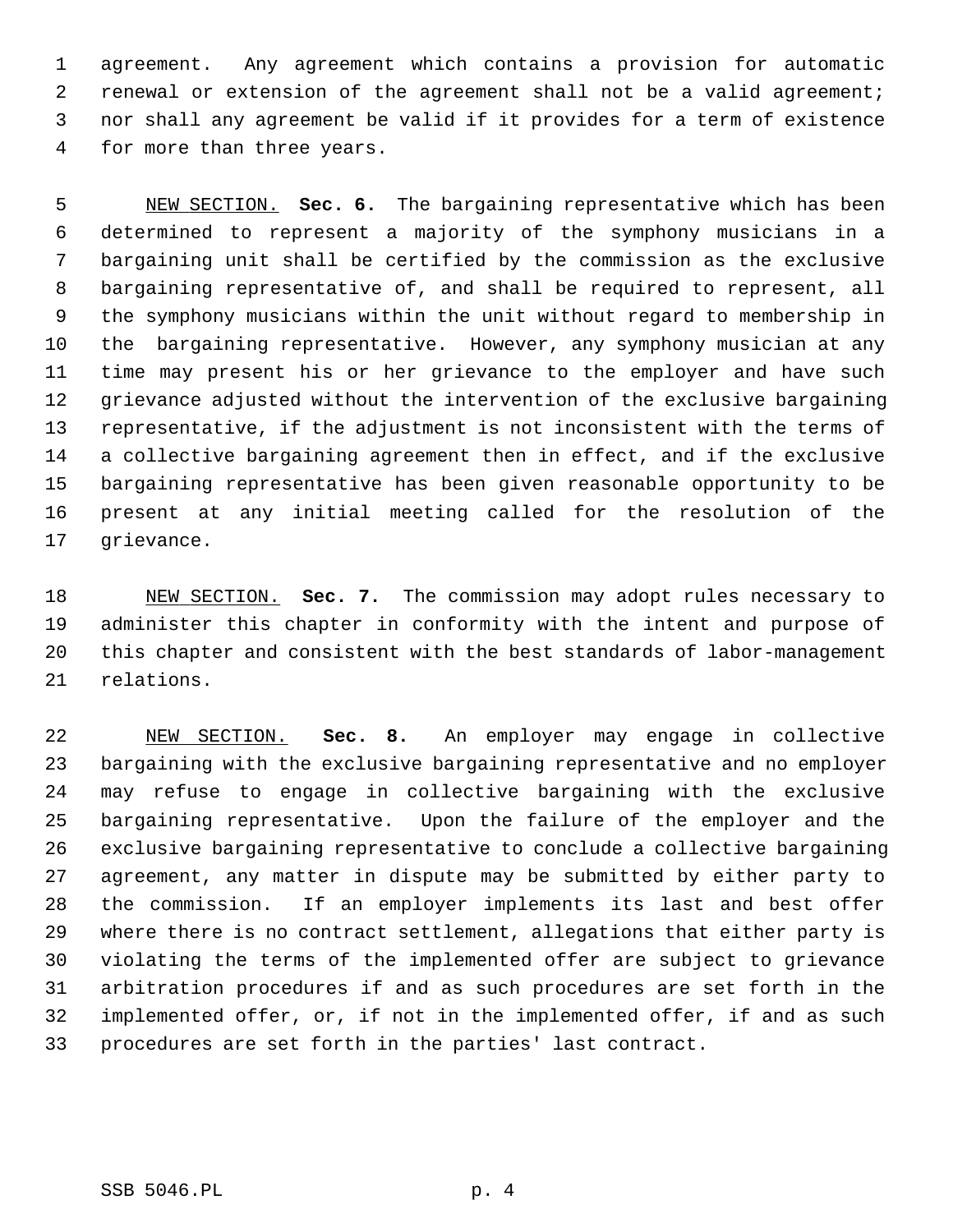1 NEW SECTION. **Sec. 9.** Upon the written authorization of any 2 symphony musician within the bargaining unit and after the 3 certification or recognition of the bargaining representative, the 4 employer must deduct from the pay of the symphony musician the monthly 5 amount of dues as certified by the secretary of the exclusive 6 bargaining representative and must transmit the dues to the treasurer 7 of the exclusive bargaining representative.

8 NEW SECTION. **Sec. 10.** A collective bargaining agreement may:

 9 (1) Contain union security provisions. However, nothing in this 10 section authorizes a closed shop provision. Agreements involving union 11 security provisions must safeguard the right of nonassociation of 12 employees based on bona fide religious tenets or teachings of a church 13 or religious body of which the symphony musician is a member. The 14 symphony musician must pay an amount of money equivalent to regular 15 union dues and initiation fee to a nonreligious charity or to another 16 charitable organization mutually agreed upon by the symphony musician 17 affected and the bargaining representative to which the symphony 18 musician would otherwise pay the dues and initiation fee. The symphony 19 musician must furnish written proof that the payment has been made. If 20 the symphony musician and the bargaining representative do not reach 21 agreement on this matter, the commission must designate the charitable 22 organization;

23 (2) Provide for binding arbitration of a labor dispute arising from 24 the application or the interpretation of the matters contained in a 25 collective bargaining agreement.

26 NEW SECTION. **Sec. 11.** (1) After the termination date of a 27 collective bargaining agreement, all of the terms and conditions 28 specified in the collective bargaining agreement remain in effect until 29 the effective date of a subsequent agreement, not to exceed one year 30 from the termination date stated in the agreement. Thereafter, the 31 employer may unilaterally implement according to law.

32 (2) This section does not apply to provisions of a collective 33 bargaining agreement which both parties agree to exclude from the 34 provisions of subsection (1) of this section and to provisions within 35 the collective bargaining agreement with separate and specific 36 termination dates.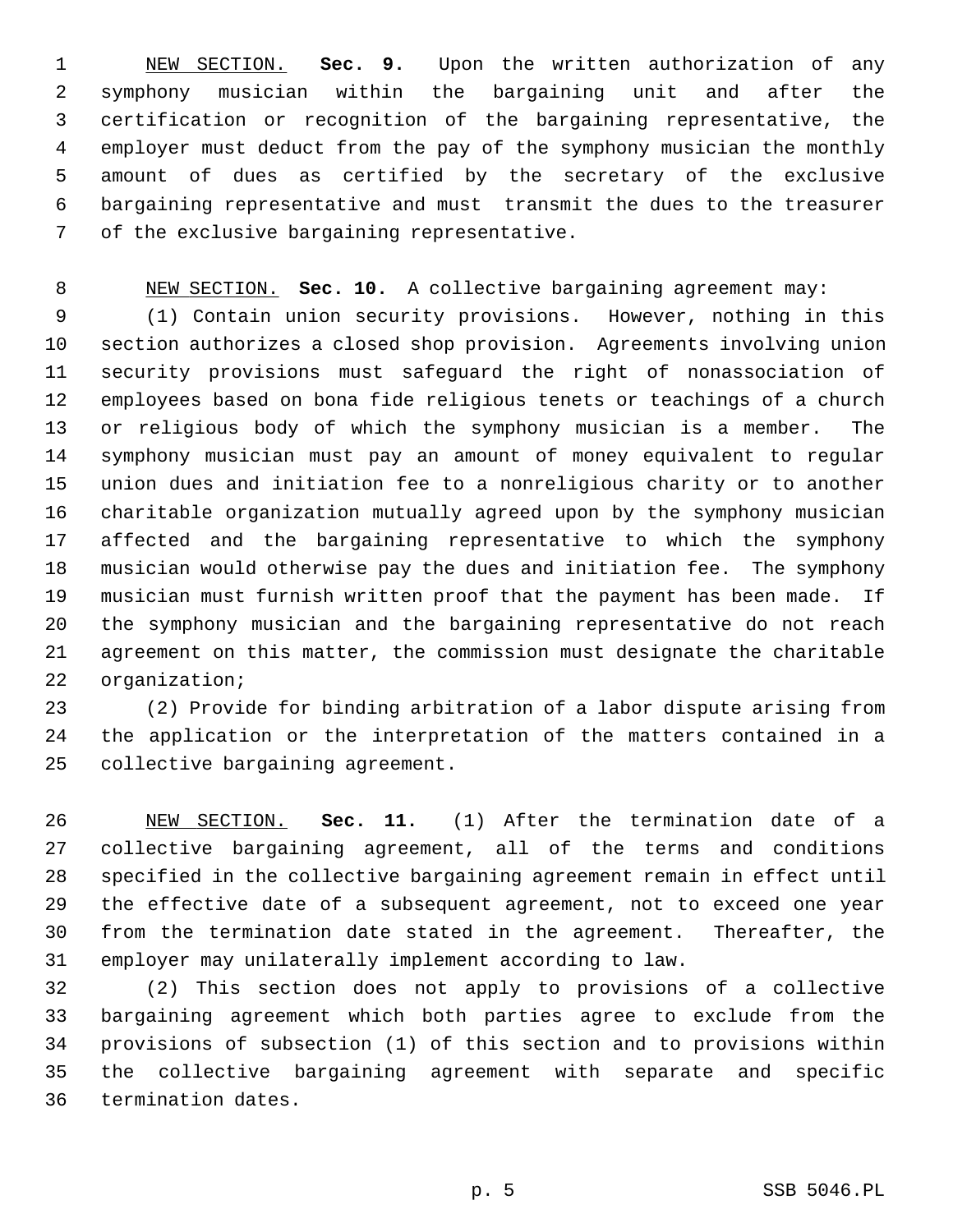1 (3) This section shall not apply to collective bargaining 2 agreements in effect or being bargained on the effective date of this 3 section.

 4 NEW SECTION. **Sec. 12.** In addition to any other method for 5 selecting arbitrators, the parties may request the commission to 6 appoint a qualified person who may be an employee of the commission to 7 act as an arbitrator to assist in the resolution of a labor dispute 8 between the employer and the bargaining representative arising from the 9 application of the matters contained in a collective bargaining 10 agreement. The arbitrator must conduct the arbitration of the dispute 11 in a manner as provided for in the collective bargaining agreement. 12 The commission may not collect any fees or charges from the employer 13 or the bargaining representative for services performed by the 14 commission under this chapter. The provisions of chapter 49.08 RCW do 15 not apply to this chapter.

16 NEW SECTION. **Sec. 13.** It is an unfair labor practice for an 17 employer:

18 (1) To interfere with, restrain, or coerce symphony musicians in 19 the exercise of their rights guaranteed by this chapter;

20 (2) To control, dominate, or interfere with a bargaining 21 representative;

22 (3) To discriminate against a symphony musician who has filed an 23 unfair labor practice charge or who has given testimony under this 24 chapter;

25 (4) To refuse to engage in collective bargaining.

26 NEW SECTION. **Sec. 14.** It is an unfair labor practice for a 27 bargaining representative:

28 (1) To interfere with, restrain, or coerce employees in the 29 exercise of their rights guaranteed by this chapter;

30 (2) To induce the employer to commit an unfair labor practice;

31 (3) To discriminate against a symphony musician who has filed an 32 unfair labor practice charge or who has given testimony under this 33 chapter;

34 (4) To refuse to engage in collective bargaining.